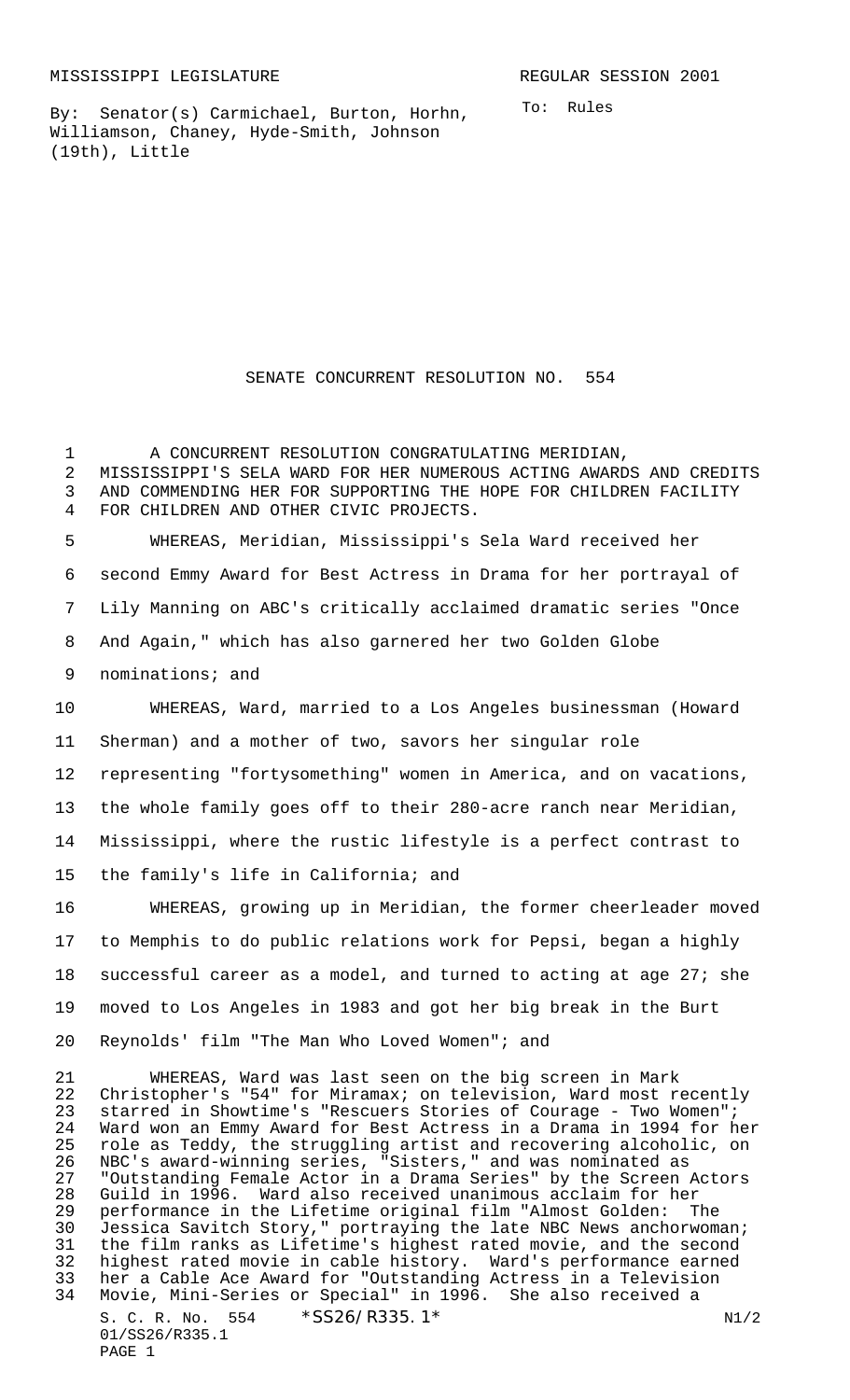35 Screen Actors Guild nomination for "Best Actress in a Television<br>36 Movie or Mini-Series," as well as an Emmy nomination for "Best Movie or Mini-Series," as well as an Emmy nomination for "Best 37 Actress Lead in a Television Movie, Mini-Series or Special"; and<br>38 WHEREAS, on the big screen, Ward has appeared in the Warner WHEREAS, on the big screen, Ward has appeared in the Warner 39 Brothers' blockbuster "The Fugitive" opposite Harrison Ford and<br>40 Tommy Lee Jones. Other films include "My Fellow Americans" with Tommy Lee Jones. Other films include "My Fellow Americans" with Jack Lemmon, James Garner, Dan Ackroyd and Lauren Bacall; "Hello Again" with Shelley Long and Gabriel Byrne; Garry Marshall's "Nothing in Common" opposite Tom Hanks and Jackie Gleason; "Rustler's Rhapsody" with Tom Berenger; Ward's additional 45 television credits include the telefilms "The Reef," "Double<br>46 Jeopardy," "Killer Rules," "The Haunting of Sarah Hardy" and Jeopardy," "Killer Rules," "The Haunting of Sarah Hardy" and "Bridesmaids," the ABC mini-series "King of Love," a regular role on the CBS series "Emerald Point, N.A.S.," and appearances on "L.A. Law," "Night Court" and "Saturday Night Live," as well as a recent guest spot on the critically acclaimed situation comedy

51 "Frasier"; and<br>52 MHEREAS, S 52 WHEREAS, Sela's generosity and support for her Mississippi 53 community is a matter of record: HOPE FOR CHILDREN: Sela has<br>54 provided funding and management effort to this project, a 54 provided funding and management effort to this project, a<br>55 residential facility for children with special needs; Hope 55 residential facility for children with special needs; Hope for<br>56 Children was able to purchase the Masonic Home due to Sela's 56 Children was able to purchase the Masonic Home due to Sela's<br>57 relationship with the Entertainment Industry Foundation; thi relationship with the Entertainment Industry Foundation; this 58 grant from the Entertainment Industry Foundation will not only<br>59 purchase the property, but will pay for the renovations; Sela' 59 purchase the property, but will pay for the renovations; Sela's 60 guidance in this project has encouraged individuals that would not 61 have participated without her; Sela's vision for this organization 62 goes well beyond opening a shelter for children in Meridian, but 63 to developing a blueprint that can be used by communities throughout the United States "Rethinking the Orphanage"; OPERA 65 HOUSE: Sela became interested in this project years ago; she has 66 been obsessed with this "entombed jewel box" since she first saw 67 photos when she was doing a school project at eight years old; it 68 has been her dream to see such an important part of Mississippi's 69 history restored; she engaged and challenged the community to save 70 this treasure and became the energy in this project enlisting many 71 others including Trent Lott, Mack Portera and Chip Pickering; she 72 has been the catalyst in this project from the very beginning;<br>73 Sela has worked tirelessly on local, state and national fundin 73 Sela has worked tirelessly on local, state and national funding,<br>74 and in a few short years, Meridian will have a renovated Grand 74 and in a few short years, Meridian will have a renovated Grand 75 Opera House, Riley Educational Center and a 500-car downtown 76 parking garage; DOWNTOWN REVITALIZATION: Sela has participated in<br>77 recapturing downtown Meridian's revitalization, not only with the 77 recapturing downtown Meridian's revitalization, not only with the Opera House, but also with private ventures that will bring an 79 excitement to the area; she has worked tirelessly not only 80 creating public investment but to create private investment that 81 will bring new jobs to the downtown area; ECONOMIC DEVELOPMENT: 82 Sela has worked with many different projects in this area to 83 create an energy and culture that would encourage investment in 84 our state as well as this community; she gave instant credibility<br>85 to Meridian's presentation for the Southern Arts and Entertainmen to Meridian's presentation for the Southern Arts and Entertainment 86 Project; this effort is helping to change the image of both the<br>87 state and the community; she has offered her help and assistanc 87 state and the community; she has offered her help and assistance<br>88 in attracting new economic opportunities for the future in attracting new economic opportunities for the future 89 generations; and

 WHEREAS, it is with great pride that we recognize the professional achievements and civic dedication of this famous Mississippi actress, who has brought honor to her home community and to the State of Mississippi:

S. C. R. No. 554 \*SS26/R335.1\* 01/SS26/R335.1 PAGE 2